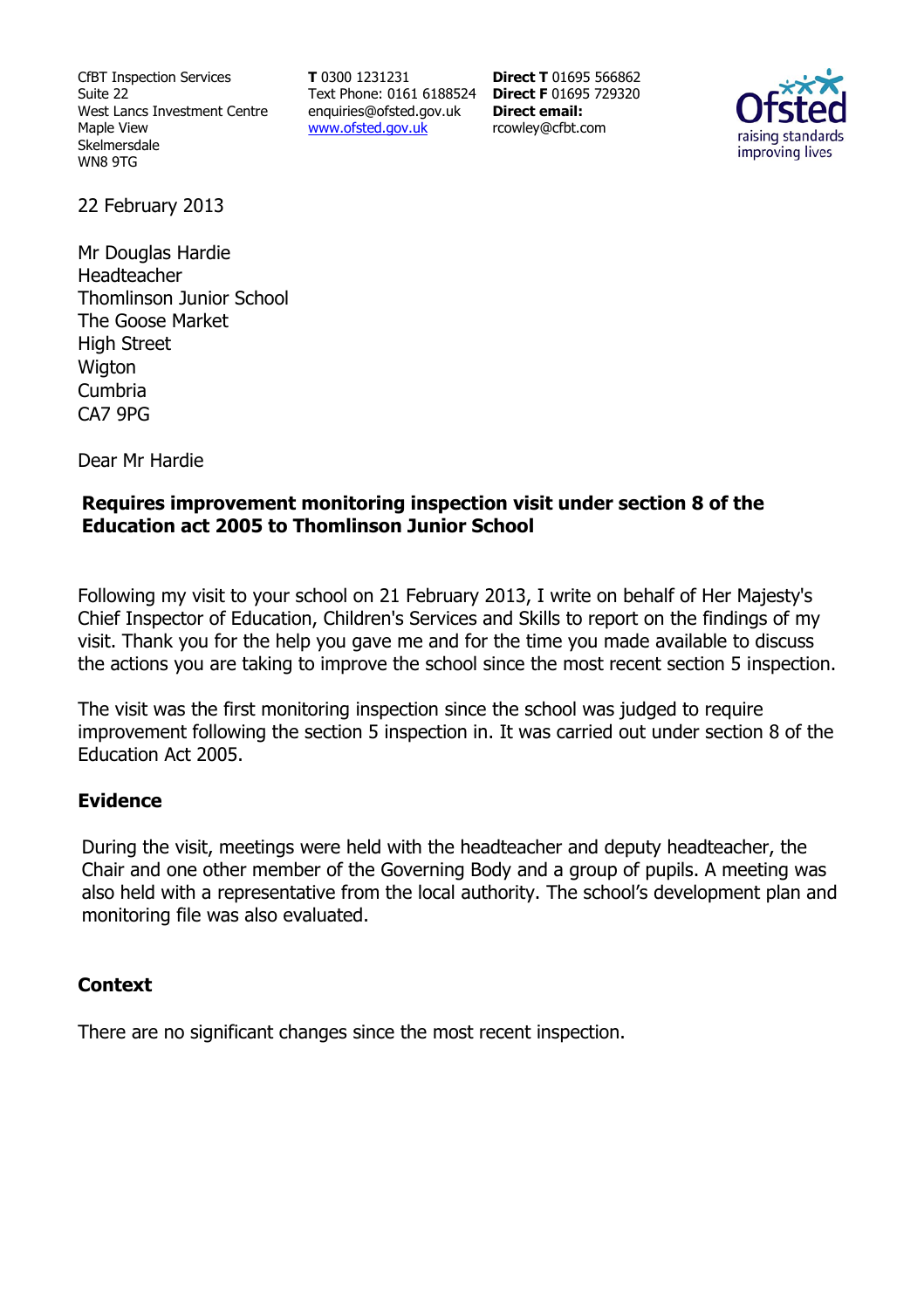# **Main findings**

Currently, the development plan does not provide a sharp enough focus on how the school is to improve in order to get to good. Moderation, intervention and target-setting strategies provide specific actions to support raising achievement in literacy, and especially in improving writing. There is, however, less clarity about how improvements are to be made to teaching in order to provide greater consistency across the school. Equally, there are few specific strategies to ensure monitoring is more rigorous or how this will link to specific training requirements for individual teachers. There is a clear desire to improve but, currently, the pace at which this is happening is too slow and lacks direction.

Monitoring of the quality of teaching and outcomes for pupils is still not well established. It lacks the rigour needed to enable it to challenge weaker practice and identify where further support may be needed. A new lesson observation proforma linked closely to teachers' standards has been adopted. However, no observations have been carried out since the inspection. Very recently, a book scrutiny has taken place alongside some initial work on auditing the use of assessment for learning techniques. There is little evidence to show how these actions are currently able to provide an accurate picture of the quality of teaching and learning. This was an issue identified in the recent inspection and little progress has been achieved in developing this aspect of management. Recent and planned for training is more focussed on improving classroom practice but is not necessarily linked to the specific needs of individual teachers. There is no evidence for good practice being shared in a systematic way.

Governors have not challenged the current slow rate of progress. Although a school improvement group is established little has been done to evaluate the work of the school or hold management to account. Governors are supportive but are unclear about developments since the inspection or understand the need for greater urgency in putting improvements in place.

Senior leaders and governors are not taking effective action to tackle the areas requiring improvement identified at the last section 5 inspection and plans are not sharply focused on rapidly bringing about improvement. The school should take immediate action to:

- $\blacksquare$  ensure that the development plan identifies and specifies precise actions, clear timescales and outcomes which are clearly aimed at improving teaching and learning and supporting consistent practice across the school
- ensure that monitoring is rigorous, focussed and is linked to specific improvement strategies and appropriate training and support
- make sure that school leaders, teachers and staff work with the local authority to implement the strategies identified in the school development plan in order to secure improvement and greater consistency in the quality of teaching, especially in Years 3 – 5
- involve all subject leaders in providing ideas, suggestions and resources to improve teaching in their areas of responsibility
- ensure that governors check that progress is being made against the action points in the school plan and hold those responsible to account.

Ofsted will continue to monitor the school until its next section 5 inspection.